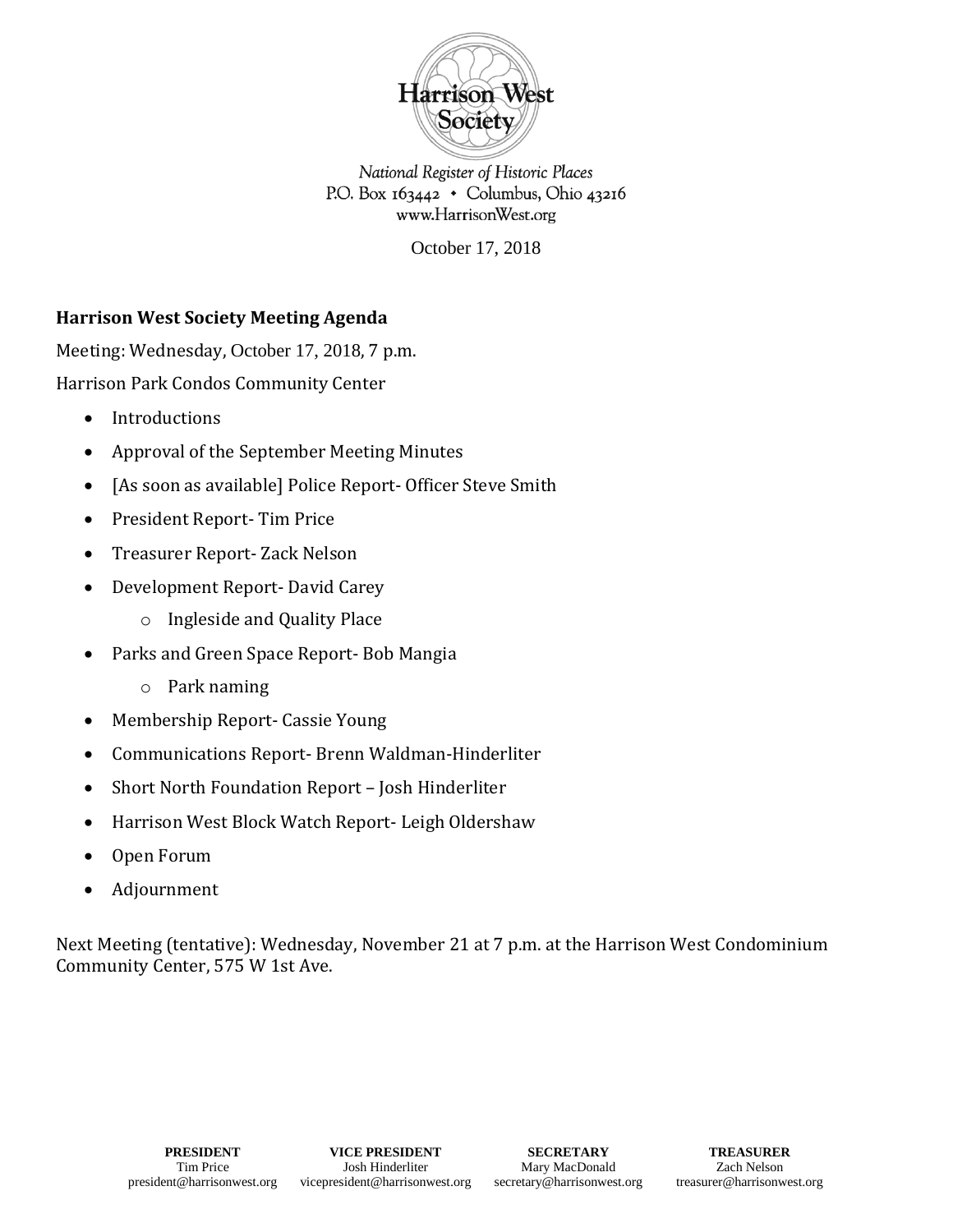## **Harrison West Society Meeting ~ September 19, 2018**

**Meeting** called to order at 7:06 PM at Harrison Park Community Center **Quorum** Present **Presiding:** Tim Price, President

**Minutes: Motion to approve August minutes by D. Carey, Second by Z. Nelson, minutes PASSED. President's Report:** T. Price. Nothing to report.

**Treasurer's Report:** Z. Nelson. We have \$5588.84 in the bank.

**Development**: D. Carey. **Presentation: Battelle.** D. Carey – revised proposal is a result of special neighborhood meeting suggestions. J. Reidy and M. Wagenbrenner: Biggest thing = fill in the space left by the grocer. Added 5300 sq. ft space for restaurant 1600 sq. space for coffee, a gym that will be open to the neighborhood. Previous concern was that the garage emptied onto Perry. It no longer does this. We had to redo the traffic study. This reduced the traffic so much that the light was no longer necessary at 3<sup>rd</sup> and Perry. Instead we are proposing turn lanes to help this intersection. Neighborhood asked for more "for sale" units. We increased from 31 to 50 condos and townhomes that are for sale. The hotel and senior center have stayed the same. Zoning variance is for height. There is currently a 35 ft height restriction. We need a 60-80 ft variance. We have also added more parking. There are 470 parking spaces for 342 units; all "for sale" units park themselves. The hotel has 120 parking spaces for 160 rooms. There are 120 parking spaces for retail. Park is still 6 acres. Currently zoned C-4, C-2, M, and P-1. Variances requested: For M variances are needed for senior living. For C2 variances are needed for senior living, apartments, single-family housing, restaurant, coffee shop, and gym. For C1 variances are need for single-family homes. For P-1 a variance is needed for single-family homes. A height variance is needed to increase height restrictions from 35 ft to 80, 70, 60 or 40 ft. depending on subarea. Parking: need a variance to reduce parking to 1 space per bed. Landscaping: looking to reduce the number of trees on the surface parking lot. Also need a variance for reduced setbacks for 5<sup>th</sup> Ave. parking to 5 ft., a reduction in loading spaces, a reduction in the clear vision triangle at the intersection of W. 5th and an unnamed alley, reduced setbacks for buildings on 5th, temporary parking for Battelle (and its associated variances). **Motion by D. Carey to approve the variances as submitted. Second by Matt Wolf, PASSED 19-2 in favor. Officer Smith**: 1 attempt at burglary, 1 burglary with known suspect, a few theft issues for the month.

Patio furniture is the main target. A furniture pickup truck was spotted but the description was vague. Please call the CPD non-emergency number if you see something suspicious and please keep an eye out for patio theft. \$2600 of trees stolen from a construction site.

**Membership:** C. Young. Votes are for members only because we had an incident where people all joined HWS to swing a vote. If you want to get involved, and vote, please go to Harrisonwest.org to become a member.

**Parks:** B. Mangia. This month we will be cleaning up Harrison West Park (September 26th from 6:00 – 7:30, and September 29 from 9-11 AM). Jazz is at 1 PM on Sundays for the next three weeks. The new art piece is going in soon. Please pick up after dogs and if you have questions: [parks@harrisonwest.org.](mailto:parks@harrisonwest.org) We have Leslie Westerfeld here to talk about sewer overflow project. L. Westerfeld: Head of the Capital Improvement Project. Project called the Lower Olentangy Tunnel, we are required to change this system because we have sewage overflowing into the river when it rains, under a consent order by the EPA, it's a health hazard and an environmental hazard. We need to mitigate sewage overflow to an acceptable level. All cities are undergoing this process at the moment. This has to happen. Rob and Jeff Coffee are also here. This is happening on 2nd Ave. We are taking away the old structure, make the boat launch a little more accessible. The way the sewer tunnels are laid out we have to place this tunnel in the northwest corner of Harrison Park. The fence preventing access to the small above ground portion of the structure is up for discussion. Want to make this look as good as we can for the neighborhood. 2nd Ave. needs to have a stretch of pipe replaced, but we are conscious of the fact that neighbors still need access to 2<sup>nd</sup> Ave. We want to hear concerns. There will be a temporary access route. One potential change could be to